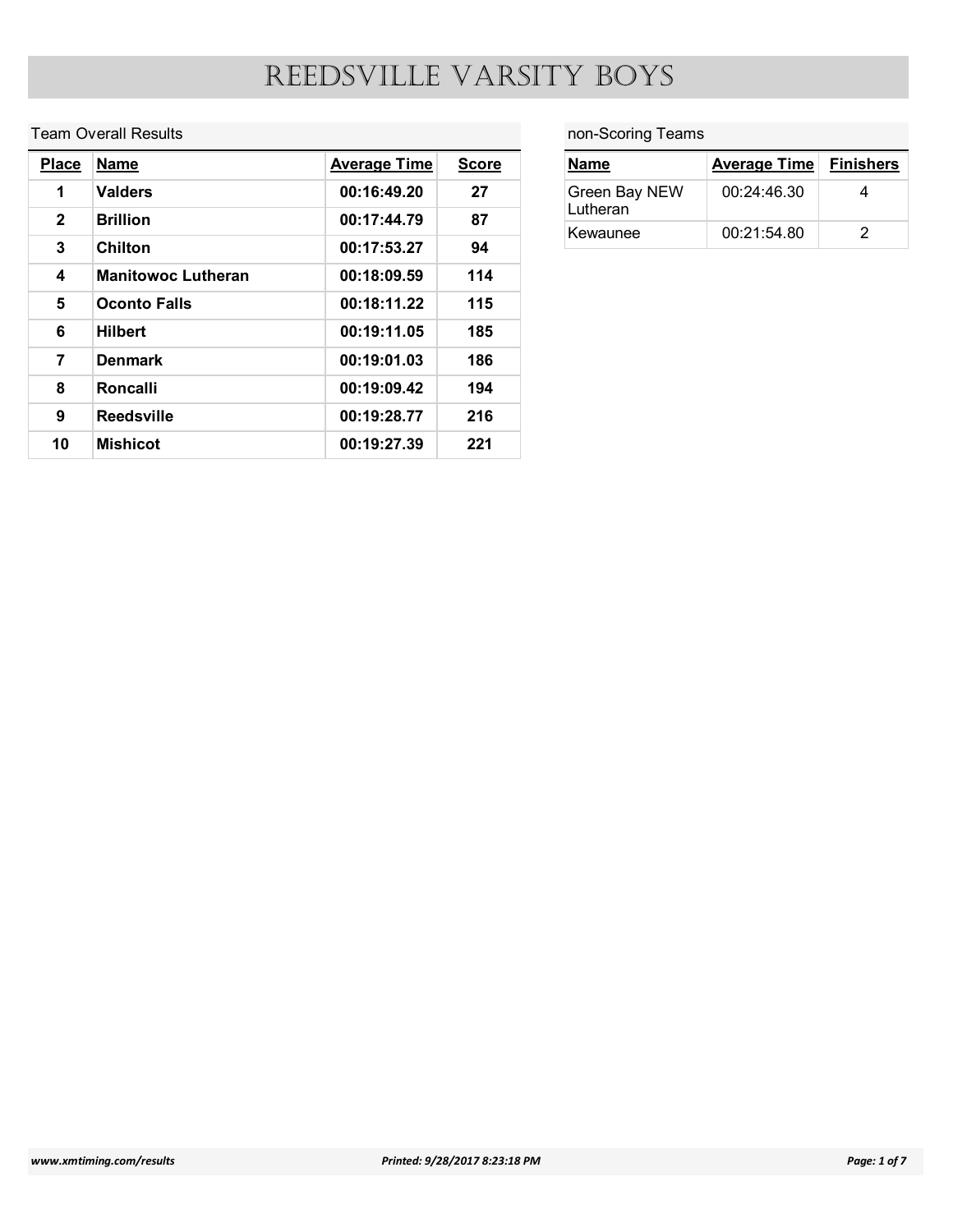#### Team Results

| <b>Team Results</b> |                           |                         |              |                                                   |                     |                               |                      |
|---------------------|---------------------------|-------------------------|--------------|---------------------------------------------------|---------------------|-------------------------------|----------------------|
|                     |                           |                         |              | REEDSVILLE VARSITY BOYS                           |                     |                               |                      |
|                     |                           |                         |              |                                                   |                     |                               |                      |
| <b>Place</b>        | <b>Team Name</b>          |                         |              |                                                   | <b>Average Time</b> | # of Finishers                | <b>Team Score</b>    |
| 1                   | <b>Valders</b>            |                         |              |                                                   | 00:16:49.20         | $\overline{7}$                | 27                   |
|                     | <b>Team Position</b>      | <b>Overall Position</b> | Bib#         | <b>Name</b>                                       |                     | <b>Time</b>                   | <b>Score</b>         |
|                     | $\blacktriangleleft$      | 1                       | 3180         | <b>Trevor Wenzel</b>                              |                     | 00:16:11.11                   | $\blacktriangleleft$ |
|                     | $\mathbf{2}$              | $\overline{2}$          | 3178         | <b>Cody Meyer</b>                                 |                     | 00:16:16.43                   | $\overline{2}$       |
|                     | $\mathbf{3}$<br>4         | 6<br>8                  | 3179<br>3175 | <b>Jacob Pattee</b>                               |                     | 00:16:55.66<br>00:17:18.08    | 6<br>8               |
|                     | 5                         | 10                      | 3176         | <b>Nate Griepentrog</b><br><b>Casey Gunderson</b> |                     | 00:17:24.69                   | 10                   |
|                     | 6                         | 13                      | 3177         | Devan Meulemans                                   |                     | 00:17:36.29                   | (13)                 |
|                     | $\overline{7}$            | 24                      | 3174         | Josh Eben                                         |                     | 00:18:06.16                   | (24)                 |
| $\mathbf{2}$        | <b>Brillion</b>           |                         |              |                                                   | 00:17:44.79         | $\overline{7}$                | 87                   |
|                     | <b>Team Position</b>      | <b>Overall Position</b> | Bib#         | <b>Name</b>                                       |                     | <b>Time</b>                   | <b>Score</b>         |
|                     | $\blacktriangleleft$      | 3                       | 3110         | <b>Gunner Schlender</b>                           |                     | 00:16:22.55                   | 3                    |
|                     | $\mathbf{2}$              | $\overline{7}$          | 3108         | <b>Hunter Krepline</b>                            |                     | 00:17:06.46                   | $\overline{7}$       |
|                     | 3                         | 21                      | 3107         | <b>Garrett Kocourek</b>                           |                     | 00:18:02.65                   | 21                   |
|                     | 4                         | 27                      | 3106         | John Hassemer                                     |                     | 00:18:33.42                   | 27                   |
|                     | 5                         | 29                      | 3109         | <b>Reese Kupsky</b>                               |                     | 00:18:38.85                   | 29                   |
|                     | 6                         | 38                      | 3111         | Zach Schoen                                       |                     | 00:19:09.60                   | (38)                 |
|                     | $\overline{7}$            | $\sqrt{45}$             | 3105         | Collin Greve                                      |                     | 00:19:24.77                   | (45)                 |
| $\mathbf{3}$        | Chilton                   |                         |              |                                                   | 00:17:53.27         | $\overline{7}$                | 94                   |
|                     | <b>Team Position</b>      | <b>Overall Position</b> | Bib#         | <b>Name</b>                                       |                     | <b>Time</b>                   | <b>Score</b>         |
|                     |                           | 5                       | 3118         | <b>Dominic Steiner</b>                            |                     | 00:16:50.64                   | 5                    |
|                     | $\mathbf{2}$              | 14                      | 3116         | <b>Nathan Schmitz</b>                             |                     | 00:17:38.20                   | 14                   |
|                     | 3                         | 17<br>26                | 3114         | <b>Will Kapral</b>                                |                     | 00:17:42.88                   | 17                   |
|                     | 5                         | 32                      | 3115<br>3117 | <b>Peyton Meyer</b>                               |                     | 00:18:27.46<br>00:18:47.16    | ${\bf 26}$<br>32     |
|                     | 6                         | 33                      | 3112         | <b>Wyatt Schmitz</b><br>Steve Duplechain          |                     | 00:18:47.20                   | (33)                 |
|                     | $\overline{7}$            | 36                      | 3113         | <b>Chris East</b>                                 |                     | 00:19:00.33                   | (36)                 |
| 4                   | <b>Manitowoc Lutheran</b> |                         |              |                                                   | 00:18:09.59         | $\overline{7}$                | 114                  |
|                     | <b>Team Position</b>      | <b>Overall Position</b> | Bib#         | <b>Name</b>                                       |                     | <b>Time</b>                   | <b>Score</b>         |
|                     | -1                        | 12                      | 3144         | <b>Nolan Winter</b>                               |                     | 00:17:30.40                   | 12                   |
|                     | $\mathbf{2}$              | 16                      | 3145         | <b>Josh Zander</b>                                |                     | 00:17:40.99                   | 16                   |
|                     | 3                         | 23                      | 3140         | <b>Grant Schroeder</b>                            |                     | 00:18:03.46                   | 23                   |
|                     | 4                         | 28                      | 3141         | <b>Jacob Schultz</b>                              |                     | 00:18:35.57                   | 28                   |
|                     | 5                         | 35                      | 3142         | <b>Ben Thoma</b>                                  |                     | 00:18:57.50                   | 35                   |
|                     | 6                         | 53                      | 3143         | Evan Vant Hul                                     |                     | 00:20:08.63                   | (53)                 |
|                     | $\overline{7}$            | 61                      | 3139         | Clay Schroeder                                    |                     | 00:20:38.11<br>$\overline{7}$ | (61)                 |
| $5\phantom{.0}$     | <b>Oconto Falls</b>       |                         |              |                                                   | 00:18:11.22         |                               | 115                  |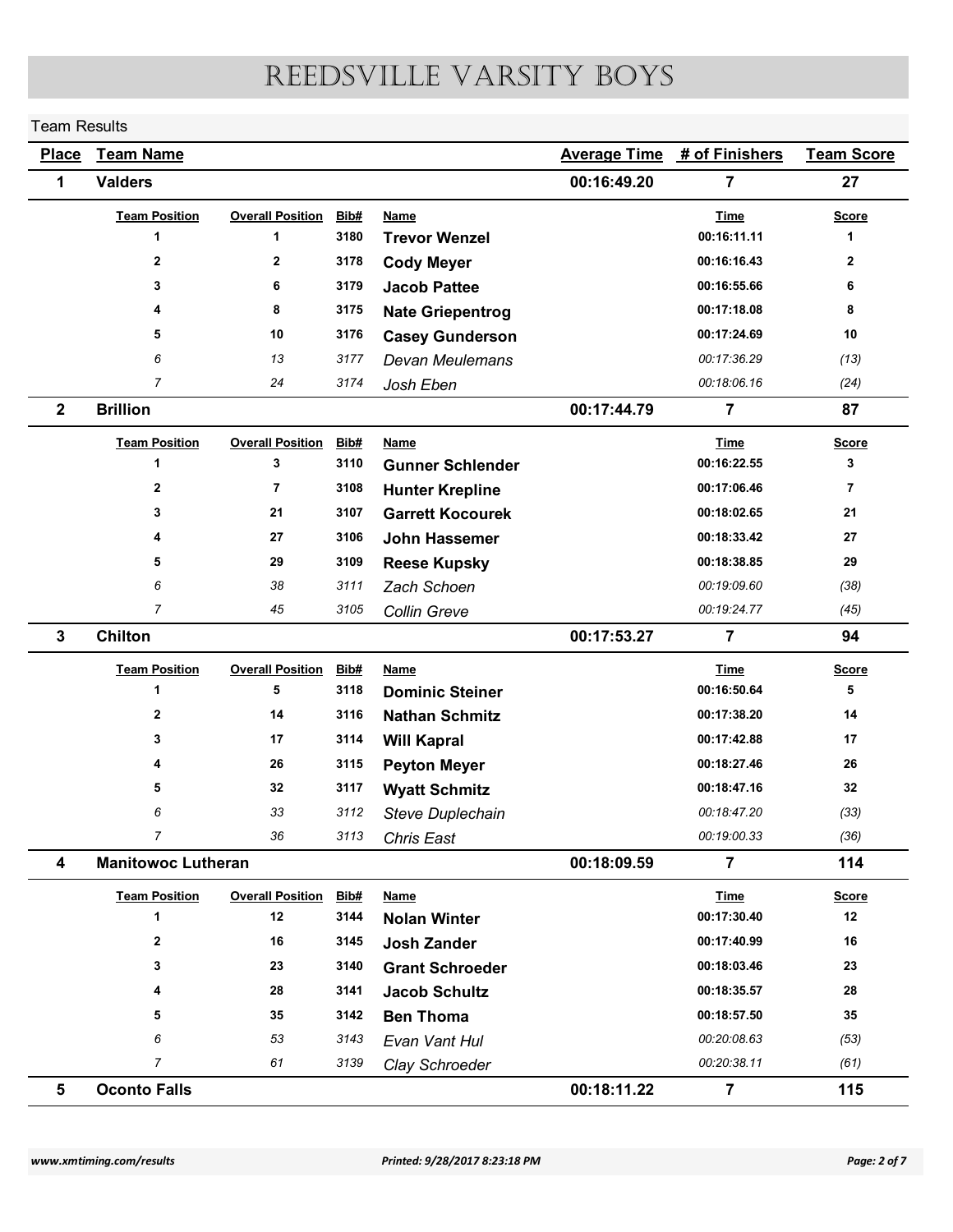|                |                                              |                               |                     | REEDSVILLE VARSITY BOYS                       |             |                            |                         |
|----------------|----------------------------------------------|-------------------------------|---------------------|-----------------------------------------------|-------------|----------------------------|-------------------------|
|                |                                              |                               |                     |                                               |             |                            |                         |
|                | <b>Team Position</b>                         | <b>Overall Position</b>       | Bib#                | <b>Name</b>                                   |             | <b>Time</b>                | <b>Score</b>            |
|                | $\blacktriangleleft$                         | 11                            | 3157                | <b>Brody Schindel</b>                         |             | 00:17:28.12                | 11                      |
|                | $\overline{\mathbf{2}}$                      | 19                            | 3156                | <b>Noah Ludemann</b>                          |             | 00:17:48.60                | 19                      |
|                | 3                                            | 20                            | 3155                | <b>Justan Konitzer</b>                        |             | 00:17:59.56                | 20                      |
|                | 4                                            | 31                            | 3154                | <b>Brendan Konitzer</b>                       |             | 00:18:47.09                | 31                      |
|                | 5                                            | 34                            | 3158                | <b>Jared Van Haren</b>                        |             | 00:18:52.74                | 34                      |
|                | 6                                            | 46                            | 3159                | <b>Brent Wolf</b>                             |             | 00:19:27.91                | (46)                    |
|                | $\overline{7}$                               | 55                            | 3153                | Ethan Cunningham                              |             | 00:20:14.94                | (55)                    |
| 6              | <b>Hilbert</b>                               |                               |                     |                                               | 00:19:11.05 | 5                          | 185                     |
|                | <b>Team Position</b>                         | <b>Overall Position</b>       | Bib#                | <b>Name</b>                                   |             | <b>Time</b>                | <b>Score</b>            |
|                | $\blacktriangleleft$                         | 4                             | 3133                | <b>Garrett Franczek</b>                       |             | 00:16:34.33                | $\overline{\mathbf{4}}$ |
|                | $\overline{\mathbf{2}}$                      | 30                            | 3130                | <b>Reegan Aguilar</b>                         |             | 00:18:39.51                | 30                      |
|                | 3                                            | 37                            | 3132                | <b>Adam Diedrich</b>                          |             | 00:19:09.24                | 37                      |
|                | 4                                            | 50                            | 3131                | <b>Eugene Arnoldussen</b>                     |             | 00:20:01.31                | ${\bf 50}$              |
|                | 5                                            | 64                            | 3134                | <b>Ben Kumbalek</b>                           |             | 00:21:30.87                | 64                      |
| $\overline{7}$ | <b>Denmark</b>                               |                               |                     |                                               | 00:19:01.03 | $\overline{7}$             | 186                     |
|                | <b>Team Position</b>                         | <b>Overall Position</b>       | <b>Bib#</b>         | <b>Name</b>                                   |             | <b>Time</b>                | <b>Score</b>            |
|                | -1                                           | 22                            | 3124                | <b>Lucas Soquet</b>                           |             | 00:18:02.76                | ${\bf 22}$              |
|                | $\mathbf{2}$                                 | 25                            | 3123                | <b>Connor Sisel</b>                           |             | 00:18:09.67                | 25                      |
|                | 3                                            | 40                            | 3121                | <b>Alex Schmitz</b>                           |             | 00:19:15.57                | 40                      |
|                |                                              | 43                            | 3285                | <b>Blake Bomski</b>                           |             | 00:19:21.80                | 43                      |
|                | 5                                            | 56                            | 3120                | <b>Riley Brantmeier</b>                       |             | 00:20:15.33                | 56                      |
|                | 6                                            | 62                            | 3122                | <b>Tyler Sekora</b>                           |             | 00:20:47.04                | (62)                    |
|                | $\overline{7}$                               | 63                            | 3119                | <b>Isaac Blakeslee</b>                        |             | 00:21:11.53                | (63)                    |
| 8              | Roncalli                                     |                               |                     |                                               | 00:19:09.42 | $\overline{7}$             | 194                     |
|                | <b>Team Position</b>                         | <b>Overall Position</b>       | <b>Bib#</b>         | <b>Name</b>                                   |             | <b>Time</b>                | <b>Score</b>            |
|                | $\mathbf{1}$                                 | 9                             | 3169                | <b>Chombi Lambert</b>                         |             | 00:17:19.70                | 9                       |
|                | $\mathbf{2}$                                 | 42                            | 3170                | <b>Bryce Pautz</b>                            |             | 00:19:16.51                | 42                      |
|                | 3                                            | 44<br>48                      | 3173<br>3168        | <b>Ethan Yanda</b>                            |             | 00:19:23.36<br>00:19:42.87 | 44<br>48                |
|                | 5                                            | 51                            | 3167                | Andre Konopacki                               |             | 00:20:04.66                | 51                      |
|                | 6                                            | 52                            | 3172                | <b>Hunter Borys</b><br><b>Spencer Streich</b> |             | 00:20:06.36                | (52)                    |
|                | $\overline{7}$                               | 60                            | 3171                | Zach Schroeder                                |             | 00:20:36.27                | (60)                    |
| 9              | <b>Reedsville</b>                            |                               |                     |                                               | 00:19:28.77 | $\overline{7}$             | 216                     |
|                |                                              |                               |                     |                                               |             |                            |                         |
|                | <b>Team Position</b><br>$\blacktriangleleft$ | <b>Overall Position</b><br>15 | <b>Bib#</b><br>3161 | <b>Name</b>                                   |             | <b>Time</b><br>00:17:39.47 | <b>Score</b><br>15      |
|                | $\mathbf{2}$                                 | 39                            | 3162                | <b>Derrick Cherney</b><br><b>Austin Frank</b> |             | 00:19:12.15                | 39                      |
|                | 3                                            | 49                            | 3165                | Josh Schuh                                    |             | 00:19:45.22                | 49                      |
|                |                                              | 54                            | 3164                | <b>Matthew Oswald</b>                         |             | 00:20:12.34                | 54                      |
|                | 5                                            | 59                            | 3166                | <b>Jackson Stetson</b>                        |             | 00:20:34.65                | 59                      |
|                | 6                                            | 65                            | 3160                | Callen Boettcher                              |             |                            |                         |
|                |                                              |                               |                     |                                               |             | 00:21:35.95                | (65)                    |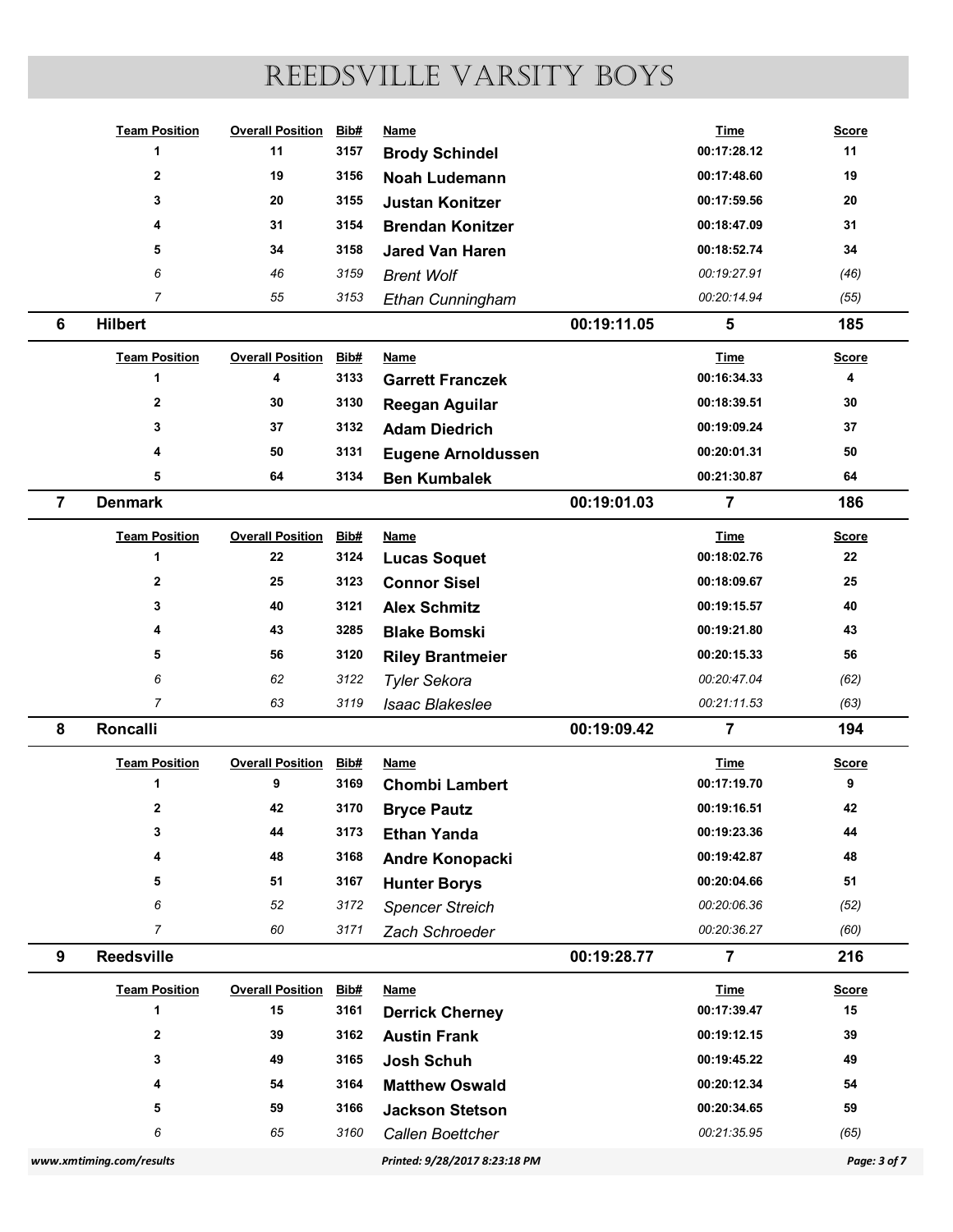| REEDSVILLE VARSITY BOYS<br>$\overline{7}$<br>00:22:28.47<br>72<br>(68)<br>3163<br>Cade Hafkey<br><b>Mishicot</b><br>00:19:27.39<br>$\overline{7}$<br>221<br>10<br><b>Team Position</b><br><b>Overall Position Bib#</b><br><b>Name</b><br><b>Time</b><br>00:17:45.68<br>18<br>3152<br>18<br>$\blacktriangleleft$<br><b>Kory Wiegert</b><br><b>Zaine Oakley</b><br>$\mathbf 2$<br>3148<br>00:19:16.50<br>41<br>41<br>$\mathbf{3}$<br>47<br>3150<br>00:19:28.27<br>47<br><b>Isaac Schnell</b><br>57<br>3151<br>00:20:17.04<br>57<br>$\overline{4}$<br><b>Cole Thorne</b><br>58<br>00:20:29.45<br>58<br>5<br>3146<br><b>Daniel Benfield</b><br>$\boldsymbol{6}$<br>67<br>3147<br>00:21:43.86<br>(66)<br><b>Peter Conrad</b><br>$\overline{7}$<br>71<br>3149<br>00:22:26.91 | <b>Score</b><br>Elijah Reimer<br>(67) |  |  |  |  |
|------------------------------------------------------------------------------------------------------------------------------------------------------------------------------------------------------------------------------------------------------------------------------------------------------------------------------------------------------------------------------------------------------------------------------------------------------------------------------------------------------------------------------------------------------------------------------------------------------------------------------------------------------------------------------------------------------------------------------------------------------------------------|---------------------------------------|--|--|--|--|
|                                                                                                                                                                                                                                                                                                                                                                                                                                                                                                                                                                                                                                                                                                                                                                        |                                       |  |  |  |  |
|                                                                                                                                                                                                                                                                                                                                                                                                                                                                                                                                                                                                                                                                                                                                                                        |                                       |  |  |  |  |
|                                                                                                                                                                                                                                                                                                                                                                                                                                                                                                                                                                                                                                                                                                                                                                        |                                       |  |  |  |  |
|                                                                                                                                                                                                                                                                                                                                                                                                                                                                                                                                                                                                                                                                                                                                                                        |                                       |  |  |  |  |
|                                                                                                                                                                                                                                                                                                                                                                                                                                                                                                                                                                                                                                                                                                                                                                        |                                       |  |  |  |  |
|                                                                                                                                                                                                                                                                                                                                                                                                                                                                                                                                                                                                                                                                                                                                                                        |                                       |  |  |  |  |
|                                                                                                                                                                                                                                                                                                                                                                                                                                                                                                                                                                                                                                                                                                                                                                        |                                       |  |  |  |  |
|                                                                                                                                                                                                                                                                                                                                                                                                                                                                                                                                                                                                                                                                                                                                                                        |                                       |  |  |  |  |
|                                                                                                                                                                                                                                                                                                                                                                                                                                                                                                                                                                                                                                                                                                                                                                        |                                       |  |  |  |  |
|                                                                                                                                                                                                                                                                                                                                                                                                                                                                                                                                                                                                                                                                                                                                                                        |                                       |  |  |  |  |
|                                                                                                                                                                                                                                                                                                                                                                                                                                                                                                                                                                                                                                                                                                                                                                        |                                       |  |  |  |  |
|                                                                                                                                                                                                                                                                                                                                                                                                                                                                                                                                                                                                                                                                                                                                                                        |                                       |  |  |  |  |
|                                                                                                                                                                                                                                                                                                                                                                                                                                                                                                                                                                                                                                                                                                                                                                        |                                       |  |  |  |  |
|                                                                                                                                                                                                                                                                                                                                                                                                                                                                                                                                                                                                                                                                                                                                                                        |                                       |  |  |  |  |
|                                                                                                                                                                                                                                                                                                                                                                                                                                                                                                                                                                                                                                                                                                                                                                        |                                       |  |  |  |  |
|                                                                                                                                                                                                                                                                                                                                                                                                                                                                                                                                                                                                                                                                                                                                                                        |                                       |  |  |  |  |
|                                                                                                                                                                                                                                                                                                                                                                                                                                                                                                                                                                                                                                                                                                                                                                        |                                       |  |  |  |  |
|                                                                                                                                                                                                                                                                                                                                                                                                                                                                                                                                                                                                                                                                                                                                                                        |                                       |  |  |  |  |
|                                                                                                                                                                                                                                                                                                                                                                                                                                                                                                                                                                                                                                                                                                                                                                        |                                       |  |  |  |  |
|                                                                                                                                                                                                                                                                                                                                                                                                                                                                                                                                                                                                                                                                                                                                                                        |                                       |  |  |  |  |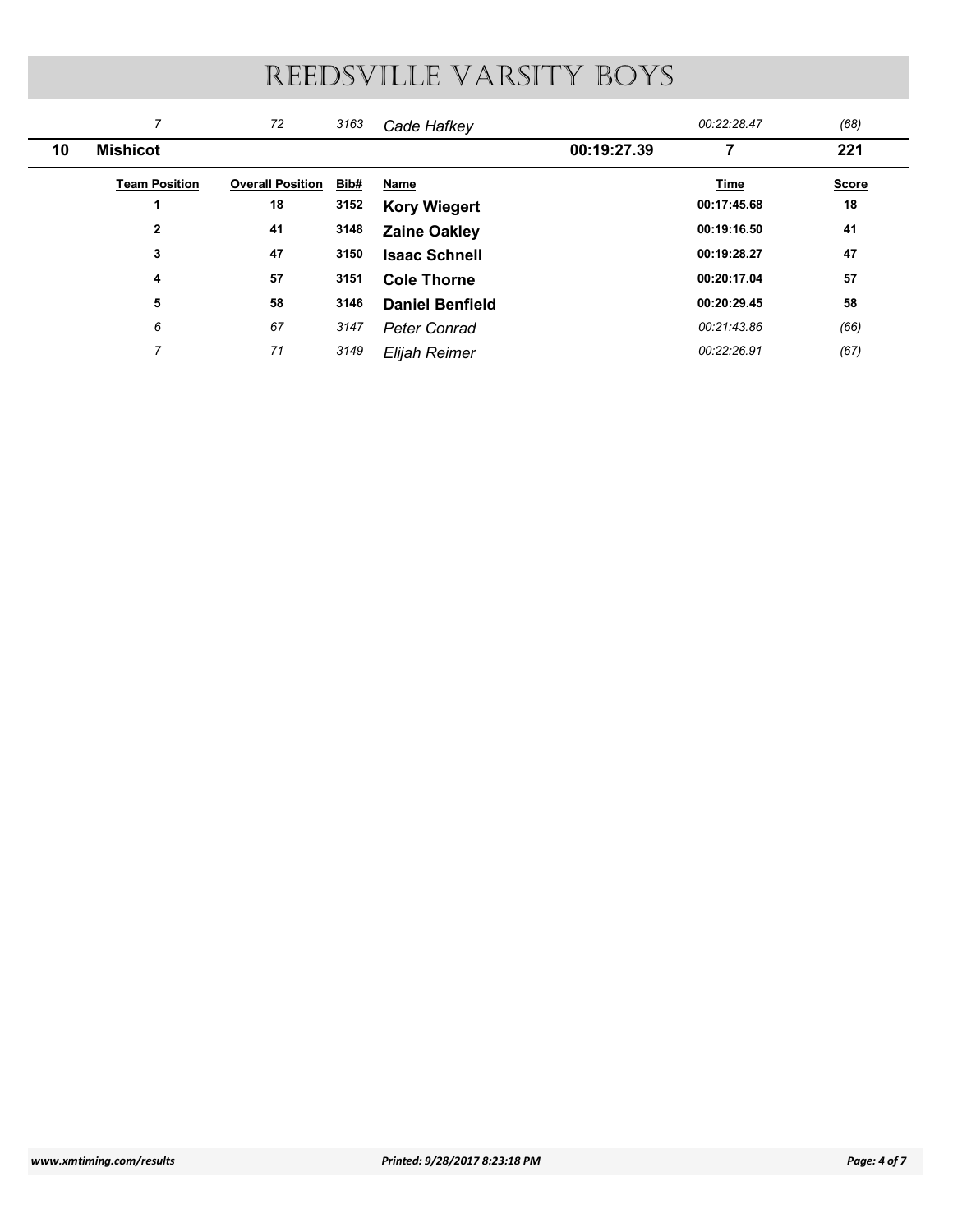#### Individual Overall Results

| <b>Time</b><br><b>Overall</b><br><b>Score</b><br>Bib#<br><b>Class</b><br>Team<br><b>Name</b><br>3180<br><b>SR</b><br>00:16:11.11<br>1<br><b>Trevor Wenzel</b><br><b>Valders</b><br>1<br>3178<br>2<br>$\mathbf 2$<br><b>Cody Meyer</b><br><b>SR</b><br>00:16:16.43<br><b>Valders</b><br>3110<br><b>Brillion</b><br>3<br>3<br><b>Gunner Schlender</b><br><b>SO</b><br>00:16:22.55<br>3133<br><b>Garrett Franczek</b><br>4<br><b>SR</b><br>00:16:34.33<br><b>Hilbert</b><br>4<br>5<br>5<br>3118<br><b>SR</b><br>00:16:50.64<br>Chilton<br><b>Dominic Steiner</b><br>6<br>3179<br>6<br><b>Jacob Pattee</b><br><b>JR</b><br>00:16:55.66<br><b>Valders</b><br>$\overline{7}$<br>$\overline{7}$<br>3108<br><b>Hunter Krepline</b><br><b>FR</b><br>00:17:06.46<br><b>Brillion</b><br>8<br>8<br>3175<br><b>Nate Griepentrog</b><br><b>SO</b><br>00:17:18.08<br><b>Valders</b><br>9<br>9<br>3169<br><b>Chombi Lambert</b><br><b>JR</b><br>00:17:19.70<br><b>Roncalli</b><br>10<br>10<br>3176<br><b>Casey Gunderson</b><br><b>SR</b><br>00:17:24.69<br><b>Valders</b><br>11<br>11<br>3157<br><b>Brody Schindel</b><br><b>JR</b><br>00:17:28.12<br><b>Oconto Falls</b><br>12<br>12<br>3144<br><b>Nolan Winter</b><br><b>SO</b><br>00:17:30.40<br><b>Manitowoc Lutheran</b><br>(13)<br>3177<br>00:17:36.29<br>13<br>Devan Meulemans<br>JR<br>Valders<br>14<br><b>SR</b><br>Chilton<br>14<br>3116<br><b>Nathan Schmitz</b><br>00:17:38.20<br>15<br>15<br>3161<br><b>Derrick Cherney</b><br><b>JR</b><br>00:17:39.47<br>Reedsville<br>16<br>Josh Zander<br>16<br>3145<br><b>SO</b><br>00:17:40.99<br><b>Manitowoc Lutheran</b><br>17<br>17<br>3114<br>SO<br>00:17:42.88<br>Chilton<br><b>Will Kapral</b><br>18<br>3152<br>18<br><b>Kory Wiegert</b><br>SO<br>00:17:45.68<br><b>Mishicot</b><br>19<br>19<br>3156<br>Noah Ludemann<br><b>SR</b><br>00:17:48.60<br><b>Oconto Falls</b><br>20<br>20<br>3155<br><b>Justan Konitzer</b><br><b>SR</b><br>00:17:59.56<br><b>Oconto Falls</b><br>21<br>21<br>3107<br><b>Garrett Kocourek</b><br><b>SR</b><br>00:18:02.65<br><b>Brillion</b><br>3124<br>22<br>22<br><b>Lucas Soquet</b><br><b>FR</b><br>00:18:02.76<br><b>Denmark</b><br>23<br>23<br>3140<br><b>Grant Schroeder</b><br><b>SR</b><br>00:18:03.46<br><b>Manitowoc Lutheran</b><br>24<br>(24)<br>3174<br>Josh Eben<br>SO<br>00:18:06.16<br>Valders<br>25<br>25<br>3123<br><b>Connor Sisel</b><br><b>JR</b><br>00:18:09.67<br><b>Denmark</b><br>Chilton<br>26<br>26<br>3115<br><b>Peyton Meyer</b><br><b>SR</b><br>00:18:27.46<br>27<br>27<br>3106<br><b>SR</b><br>00:18:33.42<br><b>Brillion</b><br>John Hassemer<br>28<br>28<br>3141<br><b>Jacob Schultz</b><br>SO<br>00:18:35.57<br><b>Manitowoc Lutheran</b><br>29<br>29<br>3109<br><b>Reese Kupsky</b><br><b>FR</b><br>00:18:38.85<br><b>Brillion</b><br>30<br>30<br>3130<br><b>Reegan Aguilar</b><br>SO<br>00:18:39.51<br><b>Hilbert</b><br>31<br>31<br>3154<br><b>Brendan Konitzer</b><br>SO<br>00:18:47.09<br><b>Oconto Falls</b><br>3117<br>32<br>32<br>SO<br>00:18:47.16<br><b>Chilton</b><br><b>Wyatt Schmitz</b><br>33<br>(33)<br>3112<br>SO<br>00:18:47.20<br>Chilton<br><b>Steve Duplechain</b><br><b>SR</b><br><b>Oconto Falls</b><br>34<br>34<br>3158<br><b>Jared Van Haren</b><br>00:18:52.74<br>35<br>35<br><b>Ben Thoma</b><br>3142<br><b>FR</b><br>00:18:57.50<br><b>Manitowoc Lutheran</b><br>Printed: 9/28/2017 8:23:18 PM | <b>Individual Overall Results</b> |  |  |  |              |
|-------------------------------------------------------------------------------------------------------------------------------------------------------------------------------------------------------------------------------------------------------------------------------------------------------------------------------------------------------------------------------------------------------------------------------------------------------------------------------------------------------------------------------------------------------------------------------------------------------------------------------------------------------------------------------------------------------------------------------------------------------------------------------------------------------------------------------------------------------------------------------------------------------------------------------------------------------------------------------------------------------------------------------------------------------------------------------------------------------------------------------------------------------------------------------------------------------------------------------------------------------------------------------------------------------------------------------------------------------------------------------------------------------------------------------------------------------------------------------------------------------------------------------------------------------------------------------------------------------------------------------------------------------------------------------------------------------------------------------------------------------------------------------------------------------------------------------------------------------------------------------------------------------------------------------------------------------------------------------------------------------------------------------------------------------------------------------------------------------------------------------------------------------------------------------------------------------------------------------------------------------------------------------------------------------------------------------------------------------------------------------------------------------------------------------------------------------------------------------------------------------------------------------------------------------------------------------------------------------------------------------------------------------------------------------------------------------------------------------------------------------------------------------------------------------------------------------------------------------------------------------------------------------------------------------------------------------------------------------------------------------------------------------------------------------------------------------------------------------------------------------------------------------------------------------------------------------------------------------------------------------------------------------------------------------------------------------------------------------------------------------------|-----------------------------------|--|--|--|--------------|
|                                                                                                                                                                                                                                                                                                                                                                                                                                                                                                                                                                                                                                                                                                                                                                                                                                                                                                                                                                                                                                                                                                                                                                                                                                                                                                                                                                                                                                                                                                                                                                                                                                                                                                                                                                                                                                                                                                                                                                                                                                                                                                                                                                                                                                                                                                                                                                                                                                                                                                                                                                                                                                                                                                                                                                                                                                                                                                                                                                                                                                                                                                                                                                                                                                                                                                                                                                                     |                                   |  |  |  |              |
|                                                                                                                                                                                                                                                                                                                                                                                                                                                                                                                                                                                                                                                                                                                                                                                                                                                                                                                                                                                                                                                                                                                                                                                                                                                                                                                                                                                                                                                                                                                                                                                                                                                                                                                                                                                                                                                                                                                                                                                                                                                                                                                                                                                                                                                                                                                                                                                                                                                                                                                                                                                                                                                                                                                                                                                                                                                                                                                                                                                                                                                                                                                                                                                                                                                                                                                                                                                     |                                   |  |  |  |              |
|                                                                                                                                                                                                                                                                                                                                                                                                                                                                                                                                                                                                                                                                                                                                                                                                                                                                                                                                                                                                                                                                                                                                                                                                                                                                                                                                                                                                                                                                                                                                                                                                                                                                                                                                                                                                                                                                                                                                                                                                                                                                                                                                                                                                                                                                                                                                                                                                                                                                                                                                                                                                                                                                                                                                                                                                                                                                                                                                                                                                                                                                                                                                                                                                                                                                                                                                                                                     |                                   |  |  |  |              |
|                                                                                                                                                                                                                                                                                                                                                                                                                                                                                                                                                                                                                                                                                                                                                                                                                                                                                                                                                                                                                                                                                                                                                                                                                                                                                                                                                                                                                                                                                                                                                                                                                                                                                                                                                                                                                                                                                                                                                                                                                                                                                                                                                                                                                                                                                                                                                                                                                                                                                                                                                                                                                                                                                                                                                                                                                                                                                                                                                                                                                                                                                                                                                                                                                                                                                                                                                                                     |                                   |  |  |  |              |
|                                                                                                                                                                                                                                                                                                                                                                                                                                                                                                                                                                                                                                                                                                                                                                                                                                                                                                                                                                                                                                                                                                                                                                                                                                                                                                                                                                                                                                                                                                                                                                                                                                                                                                                                                                                                                                                                                                                                                                                                                                                                                                                                                                                                                                                                                                                                                                                                                                                                                                                                                                                                                                                                                                                                                                                                                                                                                                                                                                                                                                                                                                                                                                                                                                                                                                                                                                                     |                                   |  |  |  |              |
|                                                                                                                                                                                                                                                                                                                                                                                                                                                                                                                                                                                                                                                                                                                                                                                                                                                                                                                                                                                                                                                                                                                                                                                                                                                                                                                                                                                                                                                                                                                                                                                                                                                                                                                                                                                                                                                                                                                                                                                                                                                                                                                                                                                                                                                                                                                                                                                                                                                                                                                                                                                                                                                                                                                                                                                                                                                                                                                                                                                                                                                                                                                                                                                                                                                                                                                                                                                     |                                   |  |  |  |              |
|                                                                                                                                                                                                                                                                                                                                                                                                                                                                                                                                                                                                                                                                                                                                                                                                                                                                                                                                                                                                                                                                                                                                                                                                                                                                                                                                                                                                                                                                                                                                                                                                                                                                                                                                                                                                                                                                                                                                                                                                                                                                                                                                                                                                                                                                                                                                                                                                                                                                                                                                                                                                                                                                                                                                                                                                                                                                                                                                                                                                                                                                                                                                                                                                                                                                                                                                                                                     |                                   |  |  |  |              |
| www.xmtiming.com/results                                                                                                                                                                                                                                                                                                                                                                                                                                                                                                                                                                                                                                                                                                                                                                                                                                                                                                                                                                                                                                                                                                                                                                                                                                                                                                                                                                                                                                                                                                                                                                                                                                                                                                                                                                                                                                                                                                                                                                                                                                                                                                                                                                                                                                                                                                                                                                                                                                                                                                                                                                                                                                                                                                                                                                                                                                                                                                                                                                                                                                                                                                                                                                                                                                                                                                                                                            |                                   |  |  |  |              |
|                                                                                                                                                                                                                                                                                                                                                                                                                                                                                                                                                                                                                                                                                                                                                                                                                                                                                                                                                                                                                                                                                                                                                                                                                                                                                                                                                                                                                                                                                                                                                                                                                                                                                                                                                                                                                                                                                                                                                                                                                                                                                                                                                                                                                                                                                                                                                                                                                                                                                                                                                                                                                                                                                                                                                                                                                                                                                                                                                                                                                                                                                                                                                                                                                                                                                                                                                                                     |                                   |  |  |  |              |
|                                                                                                                                                                                                                                                                                                                                                                                                                                                                                                                                                                                                                                                                                                                                                                                                                                                                                                                                                                                                                                                                                                                                                                                                                                                                                                                                                                                                                                                                                                                                                                                                                                                                                                                                                                                                                                                                                                                                                                                                                                                                                                                                                                                                                                                                                                                                                                                                                                                                                                                                                                                                                                                                                                                                                                                                                                                                                                                                                                                                                                                                                                                                                                                                                                                                                                                                                                                     |                                   |  |  |  |              |
|                                                                                                                                                                                                                                                                                                                                                                                                                                                                                                                                                                                                                                                                                                                                                                                                                                                                                                                                                                                                                                                                                                                                                                                                                                                                                                                                                                                                                                                                                                                                                                                                                                                                                                                                                                                                                                                                                                                                                                                                                                                                                                                                                                                                                                                                                                                                                                                                                                                                                                                                                                                                                                                                                                                                                                                                                                                                                                                                                                                                                                                                                                                                                                                                                                                                                                                                                                                     |                                   |  |  |  |              |
|                                                                                                                                                                                                                                                                                                                                                                                                                                                                                                                                                                                                                                                                                                                                                                                                                                                                                                                                                                                                                                                                                                                                                                                                                                                                                                                                                                                                                                                                                                                                                                                                                                                                                                                                                                                                                                                                                                                                                                                                                                                                                                                                                                                                                                                                                                                                                                                                                                                                                                                                                                                                                                                                                                                                                                                                                                                                                                                                                                                                                                                                                                                                                                                                                                                                                                                                                                                     |                                   |  |  |  |              |
|                                                                                                                                                                                                                                                                                                                                                                                                                                                                                                                                                                                                                                                                                                                                                                                                                                                                                                                                                                                                                                                                                                                                                                                                                                                                                                                                                                                                                                                                                                                                                                                                                                                                                                                                                                                                                                                                                                                                                                                                                                                                                                                                                                                                                                                                                                                                                                                                                                                                                                                                                                                                                                                                                                                                                                                                                                                                                                                                                                                                                                                                                                                                                                                                                                                                                                                                                                                     |                                   |  |  |  |              |
|                                                                                                                                                                                                                                                                                                                                                                                                                                                                                                                                                                                                                                                                                                                                                                                                                                                                                                                                                                                                                                                                                                                                                                                                                                                                                                                                                                                                                                                                                                                                                                                                                                                                                                                                                                                                                                                                                                                                                                                                                                                                                                                                                                                                                                                                                                                                                                                                                                                                                                                                                                                                                                                                                                                                                                                                                                                                                                                                                                                                                                                                                                                                                                                                                                                                                                                                                                                     |                                   |  |  |  |              |
|                                                                                                                                                                                                                                                                                                                                                                                                                                                                                                                                                                                                                                                                                                                                                                                                                                                                                                                                                                                                                                                                                                                                                                                                                                                                                                                                                                                                                                                                                                                                                                                                                                                                                                                                                                                                                                                                                                                                                                                                                                                                                                                                                                                                                                                                                                                                                                                                                                                                                                                                                                                                                                                                                                                                                                                                                                                                                                                                                                                                                                                                                                                                                                                                                                                                                                                                                                                     |                                   |  |  |  |              |
|                                                                                                                                                                                                                                                                                                                                                                                                                                                                                                                                                                                                                                                                                                                                                                                                                                                                                                                                                                                                                                                                                                                                                                                                                                                                                                                                                                                                                                                                                                                                                                                                                                                                                                                                                                                                                                                                                                                                                                                                                                                                                                                                                                                                                                                                                                                                                                                                                                                                                                                                                                                                                                                                                                                                                                                                                                                                                                                                                                                                                                                                                                                                                                                                                                                                                                                                                                                     |                                   |  |  |  |              |
|                                                                                                                                                                                                                                                                                                                                                                                                                                                                                                                                                                                                                                                                                                                                                                                                                                                                                                                                                                                                                                                                                                                                                                                                                                                                                                                                                                                                                                                                                                                                                                                                                                                                                                                                                                                                                                                                                                                                                                                                                                                                                                                                                                                                                                                                                                                                                                                                                                                                                                                                                                                                                                                                                                                                                                                                                                                                                                                                                                                                                                                                                                                                                                                                                                                                                                                                                                                     |                                   |  |  |  |              |
|                                                                                                                                                                                                                                                                                                                                                                                                                                                                                                                                                                                                                                                                                                                                                                                                                                                                                                                                                                                                                                                                                                                                                                                                                                                                                                                                                                                                                                                                                                                                                                                                                                                                                                                                                                                                                                                                                                                                                                                                                                                                                                                                                                                                                                                                                                                                                                                                                                                                                                                                                                                                                                                                                                                                                                                                                                                                                                                                                                                                                                                                                                                                                                                                                                                                                                                                                                                     |                                   |  |  |  |              |
|                                                                                                                                                                                                                                                                                                                                                                                                                                                                                                                                                                                                                                                                                                                                                                                                                                                                                                                                                                                                                                                                                                                                                                                                                                                                                                                                                                                                                                                                                                                                                                                                                                                                                                                                                                                                                                                                                                                                                                                                                                                                                                                                                                                                                                                                                                                                                                                                                                                                                                                                                                                                                                                                                                                                                                                                                                                                                                                                                                                                                                                                                                                                                                                                                                                                                                                                                                                     |                                   |  |  |  |              |
|                                                                                                                                                                                                                                                                                                                                                                                                                                                                                                                                                                                                                                                                                                                                                                                                                                                                                                                                                                                                                                                                                                                                                                                                                                                                                                                                                                                                                                                                                                                                                                                                                                                                                                                                                                                                                                                                                                                                                                                                                                                                                                                                                                                                                                                                                                                                                                                                                                                                                                                                                                                                                                                                                                                                                                                                                                                                                                                                                                                                                                                                                                                                                                                                                                                                                                                                                                                     |                                   |  |  |  |              |
|                                                                                                                                                                                                                                                                                                                                                                                                                                                                                                                                                                                                                                                                                                                                                                                                                                                                                                                                                                                                                                                                                                                                                                                                                                                                                                                                                                                                                                                                                                                                                                                                                                                                                                                                                                                                                                                                                                                                                                                                                                                                                                                                                                                                                                                                                                                                                                                                                                                                                                                                                                                                                                                                                                                                                                                                                                                                                                                                                                                                                                                                                                                                                                                                                                                                                                                                                                                     |                                   |  |  |  |              |
|                                                                                                                                                                                                                                                                                                                                                                                                                                                                                                                                                                                                                                                                                                                                                                                                                                                                                                                                                                                                                                                                                                                                                                                                                                                                                                                                                                                                                                                                                                                                                                                                                                                                                                                                                                                                                                                                                                                                                                                                                                                                                                                                                                                                                                                                                                                                                                                                                                                                                                                                                                                                                                                                                                                                                                                                                                                                                                                                                                                                                                                                                                                                                                                                                                                                                                                                                                                     |                                   |  |  |  |              |
|                                                                                                                                                                                                                                                                                                                                                                                                                                                                                                                                                                                                                                                                                                                                                                                                                                                                                                                                                                                                                                                                                                                                                                                                                                                                                                                                                                                                                                                                                                                                                                                                                                                                                                                                                                                                                                                                                                                                                                                                                                                                                                                                                                                                                                                                                                                                                                                                                                                                                                                                                                                                                                                                                                                                                                                                                                                                                                                                                                                                                                                                                                                                                                                                                                                                                                                                                                                     |                                   |  |  |  |              |
|                                                                                                                                                                                                                                                                                                                                                                                                                                                                                                                                                                                                                                                                                                                                                                                                                                                                                                                                                                                                                                                                                                                                                                                                                                                                                                                                                                                                                                                                                                                                                                                                                                                                                                                                                                                                                                                                                                                                                                                                                                                                                                                                                                                                                                                                                                                                                                                                                                                                                                                                                                                                                                                                                                                                                                                                                                                                                                                                                                                                                                                                                                                                                                                                                                                                                                                                                                                     |                                   |  |  |  |              |
|                                                                                                                                                                                                                                                                                                                                                                                                                                                                                                                                                                                                                                                                                                                                                                                                                                                                                                                                                                                                                                                                                                                                                                                                                                                                                                                                                                                                                                                                                                                                                                                                                                                                                                                                                                                                                                                                                                                                                                                                                                                                                                                                                                                                                                                                                                                                                                                                                                                                                                                                                                                                                                                                                                                                                                                                                                                                                                                                                                                                                                                                                                                                                                                                                                                                                                                                                                                     |                                   |  |  |  |              |
|                                                                                                                                                                                                                                                                                                                                                                                                                                                                                                                                                                                                                                                                                                                                                                                                                                                                                                                                                                                                                                                                                                                                                                                                                                                                                                                                                                                                                                                                                                                                                                                                                                                                                                                                                                                                                                                                                                                                                                                                                                                                                                                                                                                                                                                                                                                                                                                                                                                                                                                                                                                                                                                                                                                                                                                                                                                                                                                                                                                                                                                                                                                                                                                                                                                                                                                                                                                     |                                   |  |  |  |              |
|                                                                                                                                                                                                                                                                                                                                                                                                                                                                                                                                                                                                                                                                                                                                                                                                                                                                                                                                                                                                                                                                                                                                                                                                                                                                                                                                                                                                                                                                                                                                                                                                                                                                                                                                                                                                                                                                                                                                                                                                                                                                                                                                                                                                                                                                                                                                                                                                                                                                                                                                                                                                                                                                                                                                                                                                                                                                                                                                                                                                                                                                                                                                                                                                                                                                                                                                                                                     |                                   |  |  |  |              |
|                                                                                                                                                                                                                                                                                                                                                                                                                                                                                                                                                                                                                                                                                                                                                                                                                                                                                                                                                                                                                                                                                                                                                                                                                                                                                                                                                                                                                                                                                                                                                                                                                                                                                                                                                                                                                                                                                                                                                                                                                                                                                                                                                                                                                                                                                                                                                                                                                                                                                                                                                                                                                                                                                                                                                                                                                                                                                                                                                                                                                                                                                                                                                                                                                                                                                                                                                                                     |                                   |  |  |  |              |
|                                                                                                                                                                                                                                                                                                                                                                                                                                                                                                                                                                                                                                                                                                                                                                                                                                                                                                                                                                                                                                                                                                                                                                                                                                                                                                                                                                                                                                                                                                                                                                                                                                                                                                                                                                                                                                                                                                                                                                                                                                                                                                                                                                                                                                                                                                                                                                                                                                                                                                                                                                                                                                                                                                                                                                                                                                                                                                                                                                                                                                                                                                                                                                                                                                                                                                                                                                                     |                                   |  |  |  |              |
|                                                                                                                                                                                                                                                                                                                                                                                                                                                                                                                                                                                                                                                                                                                                                                                                                                                                                                                                                                                                                                                                                                                                                                                                                                                                                                                                                                                                                                                                                                                                                                                                                                                                                                                                                                                                                                                                                                                                                                                                                                                                                                                                                                                                                                                                                                                                                                                                                                                                                                                                                                                                                                                                                                                                                                                                                                                                                                                                                                                                                                                                                                                                                                                                                                                                                                                                                                                     |                                   |  |  |  |              |
|                                                                                                                                                                                                                                                                                                                                                                                                                                                                                                                                                                                                                                                                                                                                                                                                                                                                                                                                                                                                                                                                                                                                                                                                                                                                                                                                                                                                                                                                                                                                                                                                                                                                                                                                                                                                                                                                                                                                                                                                                                                                                                                                                                                                                                                                                                                                                                                                                                                                                                                                                                                                                                                                                                                                                                                                                                                                                                                                                                                                                                                                                                                                                                                                                                                                                                                                                                                     |                                   |  |  |  |              |
|                                                                                                                                                                                                                                                                                                                                                                                                                                                                                                                                                                                                                                                                                                                                                                                                                                                                                                                                                                                                                                                                                                                                                                                                                                                                                                                                                                                                                                                                                                                                                                                                                                                                                                                                                                                                                                                                                                                                                                                                                                                                                                                                                                                                                                                                                                                                                                                                                                                                                                                                                                                                                                                                                                                                                                                                                                                                                                                                                                                                                                                                                                                                                                                                                                                                                                                                                                                     |                                   |  |  |  |              |
|                                                                                                                                                                                                                                                                                                                                                                                                                                                                                                                                                                                                                                                                                                                                                                                                                                                                                                                                                                                                                                                                                                                                                                                                                                                                                                                                                                                                                                                                                                                                                                                                                                                                                                                                                                                                                                                                                                                                                                                                                                                                                                                                                                                                                                                                                                                                                                                                                                                                                                                                                                                                                                                                                                                                                                                                                                                                                                                                                                                                                                                                                                                                                                                                                                                                                                                                                                                     |                                   |  |  |  |              |
|                                                                                                                                                                                                                                                                                                                                                                                                                                                                                                                                                                                                                                                                                                                                                                                                                                                                                                                                                                                                                                                                                                                                                                                                                                                                                                                                                                                                                                                                                                                                                                                                                                                                                                                                                                                                                                                                                                                                                                                                                                                                                                                                                                                                                                                                                                                                                                                                                                                                                                                                                                                                                                                                                                                                                                                                                                                                                                                                                                                                                                                                                                                                                                                                                                                                                                                                                                                     |                                   |  |  |  |              |
|                                                                                                                                                                                                                                                                                                                                                                                                                                                                                                                                                                                                                                                                                                                                                                                                                                                                                                                                                                                                                                                                                                                                                                                                                                                                                                                                                                                                                                                                                                                                                                                                                                                                                                                                                                                                                                                                                                                                                                                                                                                                                                                                                                                                                                                                                                                                                                                                                                                                                                                                                                                                                                                                                                                                                                                                                                                                                                                                                                                                                                                                                                                                                                                                                                                                                                                                                                                     |                                   |  |  |  |              |
|                                                                                                                                                                                                                                                                                                                                                                                                                                                                                                                                                                                                                                                                                                                                                                                                                                                                                                                                                                                                                                                                                                                                                                                                                                                                                                                                                                                                                                                                                                                                                                                                                                                                                                                                                                                                                                                                                                                                                                                                                                                                                                                                                                                                                                                                                                                                                                                                                                                                                                                                                                                                                                                                                                                                                                                                                                                                                                                                                                                                                                                                                                                                                                                                                                                                                                                                                                                     |                                   |  |  |  | Page: 5 of 7 |
|                                                                                                                                                                                                                                                                                                                                                                                                                                                                                                                                                                                                                                                                                                                                                                                                                                                                                                                                                                                                                                                                                                                                                                                                                                                                                                                                                                                                                                                                                                                                                                                                                                                                                                                                                                                                                                                                                                                                                                                                                                                                                                                                                                                                                                                                                                                                                                                                                                                                                                                                                                                                                                                                                                                                                                                                                                                                                                                                                                                                                                                                                                                                                                                                                                                                                                                                                                                     |                                   |  |  |  |              |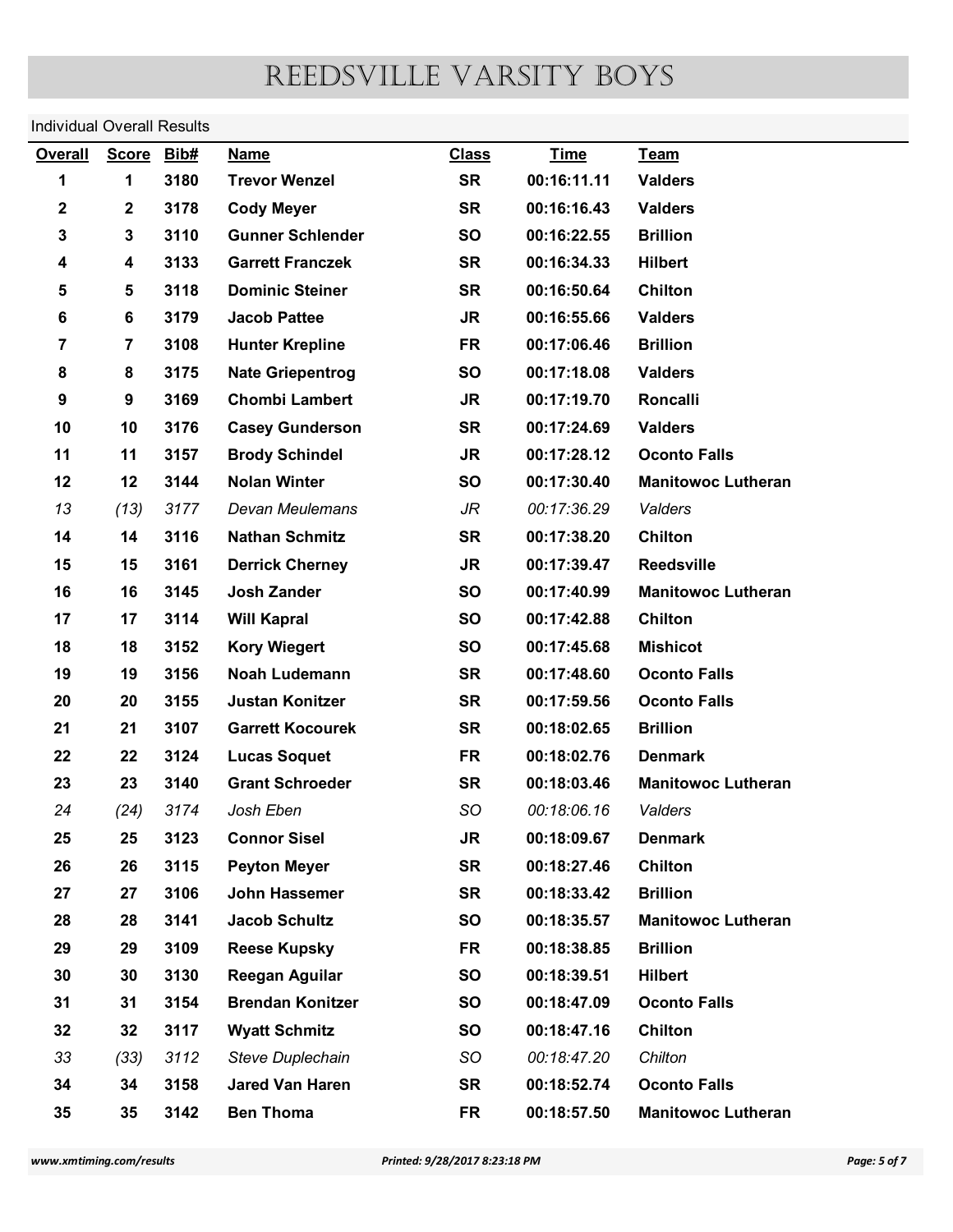|          |                        |              | REEDSVILLE VARSITY BOYS                 |                               |                            |                              |              |
|----------|------------------------|--------------|-----------------------------------------|-------------------------------|----------------------------|------------------------------|--------------|
| 36       | (36)                   | 3113         | <b>Chris East</b>                       | <b>SR</b>                     | 00:19:00.33                | Chilton                      |              |
| 37       | 37                     | 3132         | <b>Adam Diedrich</b>                    | <b>SO</b>                     | 00:19:09.24                | <b>Hilbert</b>               |              |
| 38       | (38)                   | 3111         | Zach Schoen                             | SR                            | 00:19:09.60                | <b>Brillion</b>              |              |
| 39       | 39                     | 3162         | <b>Austin Frank</b>                     | <b>SO</b>                     | 00:19:12.15                | <b>Reedsville</b>            |              |
| 40       | 40                     | 3121         | <b>Alex Schmitz</b>                     | <b>JR</b>                     | 00:19:15.57                | <b>Denmark</b>               |              |
| 41       | 41                     | 3148         | <b>Zaine Oakley</b>                     | <b>JR</b>                     | 00:19:16.50                | <b>Mishicot</b>              |              |
| 42       | 42                     | 3170         | <b>Bryce Pautz</b>                      | <b>SO</b>                     | 00:19:16.51                | <b>Roncalli</b>              |              |
| 43       | 43                     | 3285         | <b>Blake Bomski</b>                     | <b>SR</b>                     | 00:19:21.80                | <b>Denmark</b>               |              |
| 44       | 44                     | 3173         | <b>Ethan Yanda</b>                      | <b>SO</b>                     | 00:19:23.36                | <b>Roncalli</b>              |              |
| 45       | (45)                   | 3105         | Collin Greve                            | <b>SO</b>                     | 00:19:24.77                | <b>Brillion</b>              |              |
| 46       | (46)                   | 3159         | <b>Brent Wolf</b>                       | JR                            | 00:19:27.91                | Oconto Falls                 |              |
| 47       | 47                     | 3150         | <b>Isaac Schnell</b>                    | <b>SO</b>                     | 00:19:28.27                | <b>Mishicot</b>              |              |
| 48       | 48                     | 3168         | Andre Konopacki                         | <b>FR</b>                     | 00:19:42.87                | Roncalli                     |              |
| 49       | 49                     | 3165         | Josh Schuh                              | <b>SR</b>                     | 00:19:45.22                | <b>Reedsville</b>            |              |
| 50       | 50                     | 3131         | <b>Eugene Arnoldussen</b>               | SO                            | 00:20:01.31                | <b>Hilbert</b>               |              |
| 51       | 51                     | 3167         | <b>Hunter Borys</b>                     | JR                            | 00:20:04.66                | Roncalli                     |              |
| 52       | (52)                   | 3172         | <b>Spencer Streich</b>                  | FR                            | 00:20:06.36                | Roncalli                     |              |
| 53       | (53)                   | 3143         | Evan Vant Hul                           | SR                            | 00:20:08.63                | Manitowoc Lutheran           |              |
| 54       | 54                     | 3164         | <b>Matthew Oswald</b>                   | SO                            | 00:20:12.34                | <b>Reedsville</b>            |              |
| 55       | (55)                   | 3153         | Ethan Cunningham                        | JR                            | 00:20:14.94                | Oconto Falls                 |              |
| 56       | 56                     | 3120         | <b>Riley Brantmeier</b>                 | <b>JR</b>                     | 00:20:15.33                | <b>Denmark</b>               |              |
| 57       | 57                     | 3151         | <b>Cole Thorne</b>                      | <b>SR</b>                     | 00:20:17.04                | <b>Mishicot</b>              |              |
| 58       | 58                     | 3146         | <b>Daniel Benfield</b>                  | <b>FR</b>                     | 00:20:29.45                | <b>Mishicot</b>              |              |
| 59       | 59                     | 3166         | <b>Jackson Stetson</b>                  | <b>SO</b>                     | 00:20:34.65                | Reedsville                   |              |
| 60       | (60)                   | 3171         | Zach Schroeder                          | SR                            | 00:20:36.27                | Roncalli                     |              |
| 61       | (61)                   | 3139         | Clay Schroeder                          | FR                            | 00:20:38.11                | Manitowoc Lutheran           |              |
| 62       | (62)                   | 3122         | <b>Tyler Sekora</b>                     | SR                            | 00:20:47.04                | Denmark                      |              |
| 63       | (63)                   | 3119         | <b>Isaac Blakeslee</b>                  | SR                            | 00:21:11.53                | Denmark                      |              |
| 64<br>65 | 64<br>(65)             | 3134<br>3160 | <b>Ben Kumbalek</b><br>Callen Boettcher | <b>FR</b><br>SR               | 00:21:30.87<br>00:21:35.95 | <b>Hilbert</b><br>Reedsville |              |
| 66       | 0                      | 3138         | Kole Rentmeester                        | FR                            | 00:21:39.67                | Kewaunee                     |              |
| 67       | (66)                   | 3147         | Peter Conrad                            | SO                            | 00:21:43.86                | <b>Mishicot</b>              |              |
| 68       | 0                      | 3126         | <b>Mason Aulik</b>                      | SO                            | 00:21:53.92                | Green Bay NEW Lutheran       |              |
| 69       | 0                      | 3136         | Jesse Steinhorst                        | SR                            | 00:22:09.94                | Kewaunee                     |              |
| 70       | 0                      | 3129         | Tayveon Steward                         | FR                            | 00:22:15.16                | Green Bay NEW Lutheran       |              |
| 71       | (67)                   | 3149         | Elijah Reimer                           | SO                            | 00:22:26.91                | <b>Mishicot</b>              |              |
| 72       | (68)                   | 3163         | Cade Hafkey                             | JR                            | 00:22:28.47                | Reedsville                   |              |
|          |                        |              |                                         |                               |                            |                              |              |
|          | w.xmtiming.com/results |              |                                         | Printed: 9/28/2017 8:23:18 PM |                            |                              | Page: 6 of 7 |